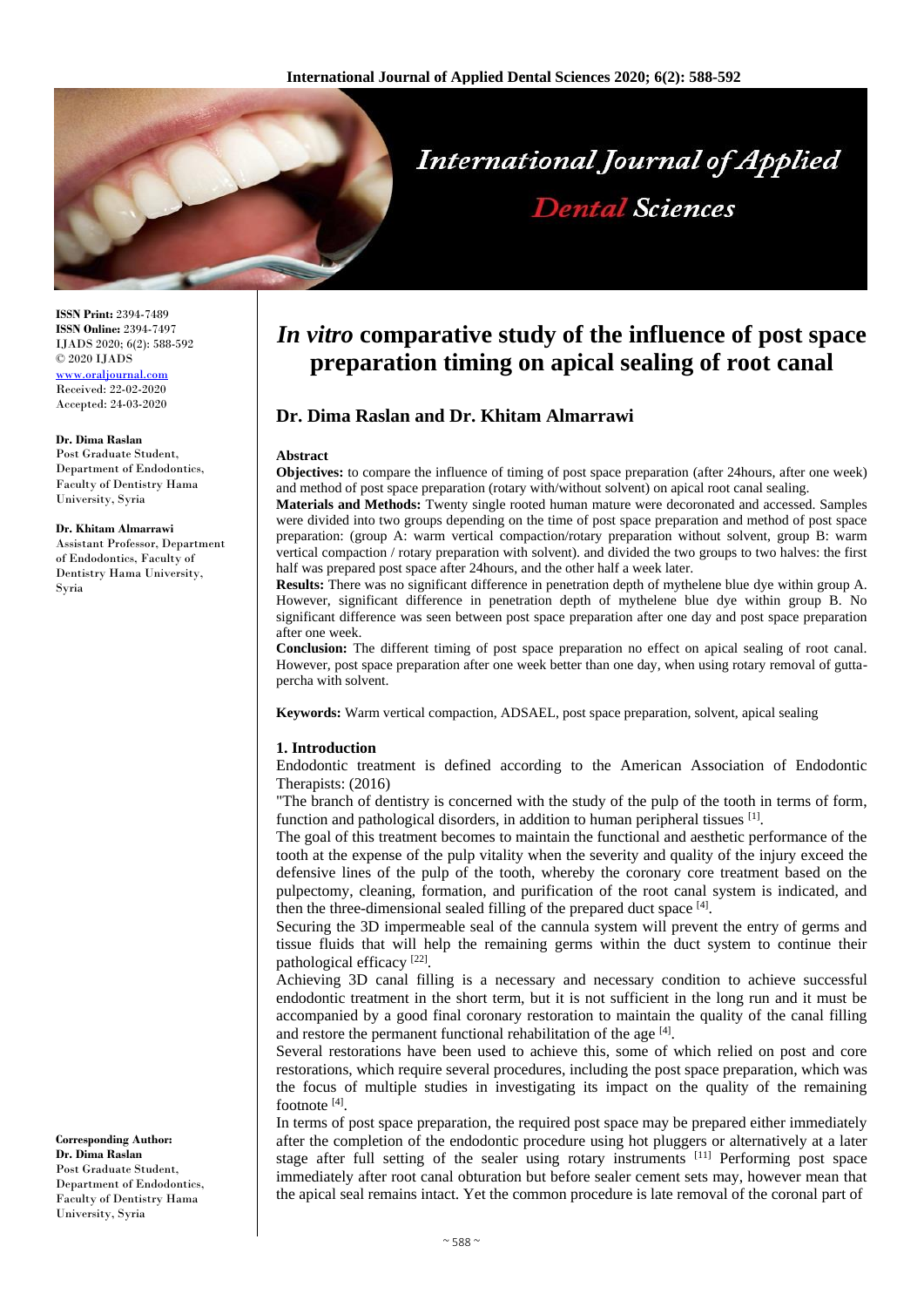the root canal filling at a subsequent visit. If post space and post itself are prepared in the same session as the root canal fillings, these aseptic conditions may be easily followed with no additional efforts but in some cases the evaluation period is needed to analyse the restorability of the tooth with post & core. Since there are different schools of thoughts regarding the critical time to carry out this procedure, this aspect is under extensive research [11].

Thus, the aim of this study was to compare the influence of timing of post space preparation and method of post space preparation on apical root canal sealing.

# **2. Materials and Methods**

Sample size calculation was done using G\*power program v.3.1 (Heinrich-Hein- Universitat Düsseldorf, Germany; http://www.gpower.hhu.de/), and 20 freshly extracted human mature single-rooted were determined as the total specimens.

Tooth selection criteria were as follows: single canal, no external or root internal resorption, lack of tooth caries, cracks or developmental anomalies under 20X magnification, and no previously endodontically treated canals, with canal curvature of no more than 5° according to Schneider [26].

Teeth were debrided using CK6 hand instrument (Zeffiro-Lascod, Florence, Italy) to remove all tissue debris attached to the root surface after extraction. Then, teeth were stored in a plastic container with 0.5% chloramine T for 1 week to sterilize the specimens, before they were moved to another plastic container with 0.9% saline and kept in a refrigerator at 4 °C until used.

# **2.1. Sample preparation**

The crown of teeth were shortened using a diamond disk (Edenta, Switzerland) to standardize the length at 16 mm using a digital caliper.

Conventional access cavity was done using a 2mm round bur, and the roof of the pulp chamber was removed with Endo-Z bur (Dentsply, Switzerland). The pulp of each tooth was extirpated with barbed broaches (VDW, Germany). The working length was measured after locating the apex with a 15# K-file until the tip of the file was observed from the apical foramen, then subtracting 1mm from the canal length.

## **2.2. Root canal preparation**

Canals were prepared with Mtwo system (VDW; Germany) following the basic instrument sequence until #35 along the entire working length using a gentle in and out motions. Preparation was done according to manufacturer's instruction regarding the speed and torque. 2 ml of 5.25% NaOCl was irrigated after each instrument.

After completion of the preparation, the washing was performed with sodium hypochloride 3 (ml) for each channel, then using EDTA for a minute to remove the smear layer, final wash with physiological serum, and dry with paper cones.

The prepared canals were obturated using warm vertical obturation technique and the resin sealer ADSEAL of groups 1 and 2 where:

- $\blacksquare$  The temperature of the device was set to (200) degrees Celsius.
- The main cone was selected according to the phenomenon of tug back, to be 1-2 mm less than the working length. After that, the vertical plugger was tried in the prepared canal to cut and condense the cone, as it should move away from the apical 4-7 mm.
- A cement-coated cone was inserted into the apical one-

third of the canal and cut at the orifice of the canal with a heated plugger.

- We then inserted the 200 °C heated plugger into the gutta-percha and stopped when the rubber marker reached the grinding surface.
- We applied a constant pressure for 8-10 seconds to reduce the sclerosis shrinkage of gutta-percha.
- We heated the plugger again for a second and then removed the coronal and intermediate gutta-percha, thereby filling the apical third.
- After that the apical area was condensed with the tip of the plugger, The filling of the canal has been followed up by injecting the gutta-percha into the canal.
- To ensure good condensation of the gutta-percha and perfect application with the walls of the canal, the injection was carried out slowly so that the injection layer thickness did
- Not exceed 5 mm, and to get rid of the shrinkage hardening of the gutta-percha material was condensed with a stainless steel condenser for each injected layer so that we keep pressing for 5 seconds.

# **2.3. Post space preparation**

The two groups was divided into two halves: the first half the root post space was prepared 24 h after the root canal filling, and the other half a week later. The root post space was prepared using a low-speed grip and Gates Glidden burs for group 1. Gates Glidden burs and the chemical solvent (Xylol) were also used to prepare the post space for groups 2. So that the remaining 5 mm of the retaining material was preserved in all teeth of the study sample.

The external root surface was painted with two layers of nail polish except the most apical 2mm. A preliminary study was conducted in order to determine the most appropriate period for the type of sectioning (cross sectional vs. longitudinal), and the pigmentation process in which teeth were submerged in the methylene blue dye for 12 or 24 or 48 hours, and the final period was found to be the appropriate one to stain the hole root canal.

Specimens were submerged in a plastic container with methylene blue dye for 24 hours in 37°C temperature. Teeth were then washed with running water to flush away the dye.

# **2.4. Study groups**

Specimens were randomly distributed into two groups based on the timing of post space preparation and method of post space preparation as follows:

Group A  $(n=10)$ : warm vertical compaction/rotary post space preparation without solvent.

Group B (n=10): warm vertical compaction/rotary post space preparation with solvent. and divided the two groups to two halves: the first half was prepared post space after 24hours, and the other half a week later.

## **2.5. Apical dye leakage**

The amount of apical leakage was measured from the cement dentinal junction to the furthest point of coronal reached by the methylene blue pigment according to the following criterion:

- 1. Not found any penetration of the pigment.
- 2. The presence of an apical leakage of the pigment in the coronal direction up to 0.5 mm.
- 3. The presence of an apical pigment leakage in the coronal direction from 0.5 mm to 1 mm.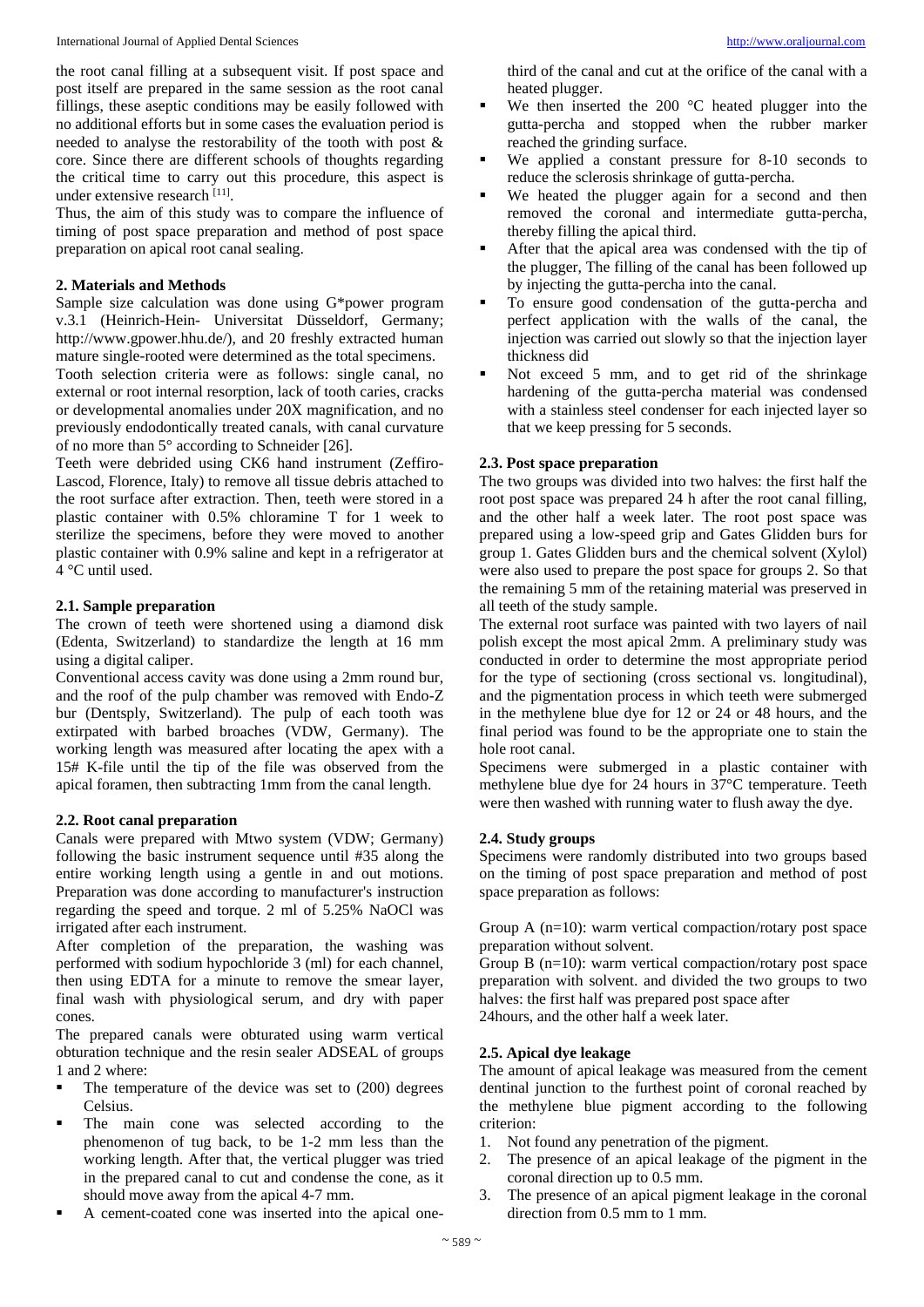International Journal of Applied Dental Sciences [http://www.oraljournal.com](http://www.oraljournal.com/)

- 4. The presence of a peak pigment leakage in the coronary direction from 1 mm to 2 mm.
- 5. The presence of an apical pigment leakage in the coronal direction more than 2 mm.

# **2.6. Teeth sectioning and measuring the depth of methylene blue penetration**

Teeth were sectioned longitudinally after creating a groove of 1 mm depth on the mesial and distal surface of the root under an endodontic microscope. Then, each tooth was put on a polyvinyl siloxane model in order to separate the two sections with a chisel and a mallet  $^{[23]}$ .

Two parallel lines, 3 mm apart, were drawn on the surface of each section to calibrate the image. Each section was captured with a digital camera (Samsung NX500, Samsung; USA) under an endodontic microscope (Meiji; Japan).



**Fig 1:** A longitudinal section showing the penetration of the pigment within group A.



**Fig 2:** A longitudinal section showing the penetration of the pigment within group B.

# **3. Statistical Analysis**

Normality of distribution was checked with Kolmogorov-Smirnov test. Data showed normal distribution. Thus, Mann-Whitney U test was used to determine if there was a statistically significant difference in methylene blue dye penetration depth between group A and group B in apical third according to post space preparation method, and Kruskal- Wallis test to determine if there was a statistically significant difference in the depth of dye penetration in apical third regarding timing of post space preparation.

Data were analyzed using SPSS V. [23] (IBM; CORP., ARMONK, USA). The level of the P value was set 5%, and the level of confidence was set at 95%.

# **4. Results**

Descriptive results including deviation of methylene blue dye penetration depth in apical third of the root canal (Table 1).

**Table 1:** Shows descriptive results including standard deviation of methylene blue dye penetration depth in apical third of the root canal.

| <b>Total</b> | <b>Measurement</b> | <b>Measurement</b><br>l J I | <b>Measurement</b><br>LZ. | <b>Measurement</b> | <b>Measurement</b><br>$\boldsymbol{0}$ | Timing of post<br>space preparation |       |
|--------------|--------------------|-----------------------------|---------------------------|--------------------|----------------------------------------|-------------------------------------|-------|
|              |                    |                             |                           |                    |                                        | After one day                       | Group |
|              |                    |                             |                           |                    |                                        | After one week                      |       |
|              |                    |                             |                           |                    |                                        | After one day                       | Group |
|              |                    |                             |                           |                    |                                        | After one week                      |       |

**Table 2:** Shows descriptive results of Mann- Whitney U test to study significant differences of the penetration depth of methylene blue dye in apical third regarding post space preparation method.

| Post space preparation method                   | U value   P value |       | significant differences   |
|-------------------------------------------------|-------------------|-------|---------------------------|
| Warm obturation/rota ry removal without solvent | 10.0              | 0.584 | No significant difference |
| Warm obturation/rota ry removal with solvent    | 0.5               | 0.009 | significant difference    |

Mann- Whitney test showed no significant difference in penetration depth of mythelene blue dye in apical third of the root canal within group A (Warm obturation/rotary removal without solvent) (P=0.584). However, significant difference in penetration depth of mythelene blue dye in apical third of the root canal within group B (Warm obturation/rotary removal with solvent) (P=0.009) (Table 2).

Kruskal- Wallis test for to study significant differences of the penetration depth of methylene blue dye in apical third regarding timing of post space preparation showed no significant difference was observed between timing of post space preparation after one day and timing of post space preparation after one week.(P=0.311, 0.333 respectively) (Table 3)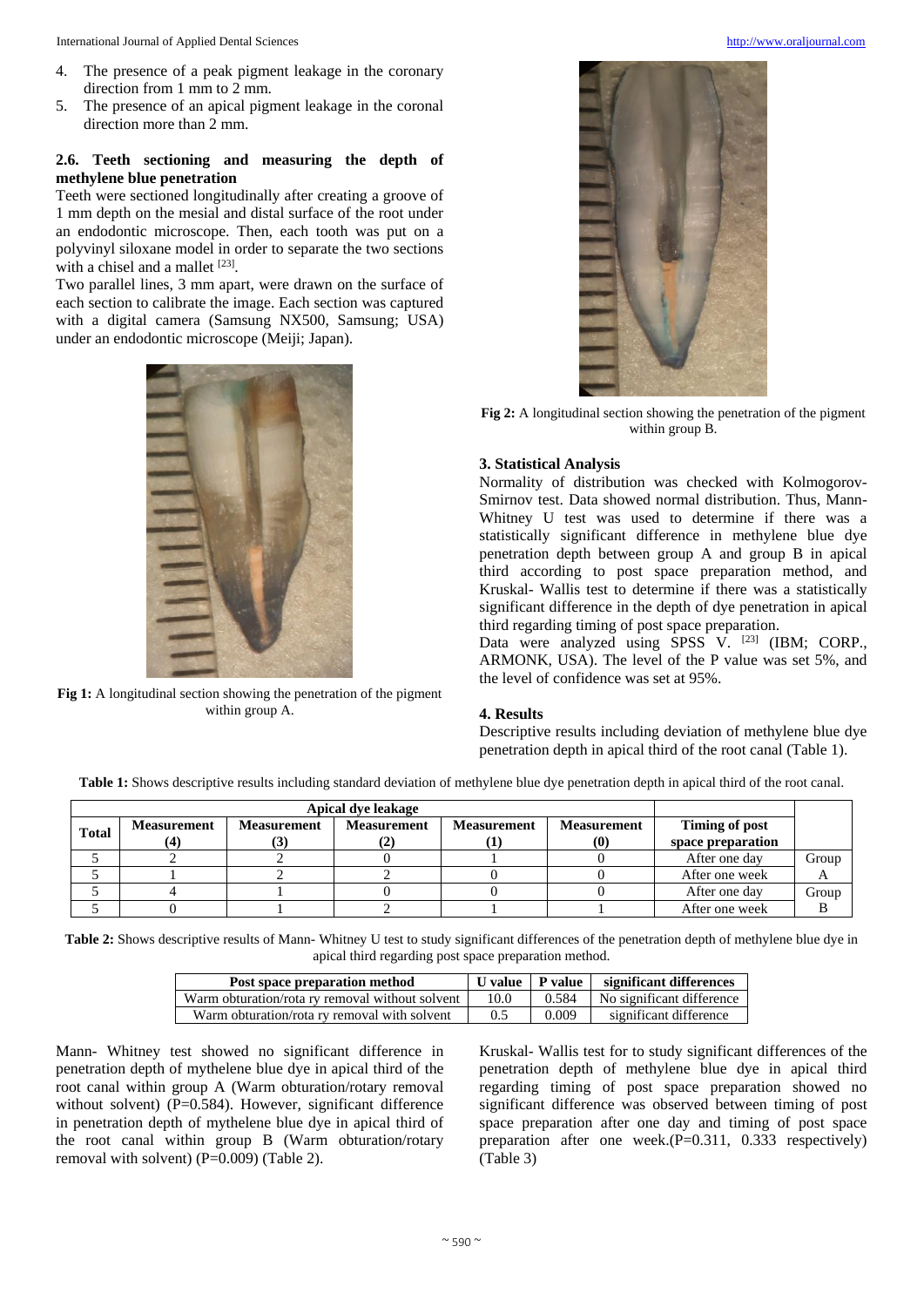**Table 3:** Shows descriptive results of Kruskal- Wallis test to study significant differences of the penetration depth of methylene blue dye in apical third regarding timing of post space preparation.

| Timing of post space preparation | Kai square value | Degrees of freedom   P value |       | significant differences      |
|----------------------------------|------------------|------------------------------|-------|------------------------------|
| After one day                    | 5.949            |                              | 0.311 | No significant<br>difference |
| After one week                   | 5.736            |                              | 0.333 | No significant<br>difference |

#### **5. Discussion**

Endodontically treated teeth with insufficient coronal tooth structure generally require radicular posts to assist in restoring the tooth to function. The required post space might be prepared immediately after completion of the endodontic treatment or at a later stage after full setting of the sealer. But during the preparation of the post space, it is important not to disrupt the integrity of the apical seal  $[31]$ .

In accordance with this purpose, while the post space was being prepared, the effects of root canal filling materials, root canal filling removal techniques, removal times, and the level of the remaining gutta-percha on micro leakage were investigated in several studies  $[3, 6, 19, 29]$  Unfortunately, there is no definite consensus on the research. Whereas some studies [18, 29] indicate that the removal of gutta-percha immediately after root canal filling results in less micro leakage, others  $[3,$ 12, 20] indicated no difference. When the removal techniques of gutta-percha and sealer were compared, Mattison *et al*. [20] indicated that chemical removal results in more micro leakage in comparison with mechanical and thermal techniques. However, Madison *et al.* [19] stated there was no difference among the 3 gutta-percha removal techniques (chloroform and files, heated instrument, mechanical techniques). Also, Camp and Todd7 stated that there is no difference between the mechanical and thermal techniques.

In the light of these studies, we aimed to compare the influence of timing of post space preparation (after 24hours, after one week) and method of post space preparation (rotary with/without solvents) on apical root canal sealing.

For restorative procedures of endodontically treated teeth, post spaces are usually prepared with rotary instruments at a subsequent visit after the complete curing of the sealer  $[14]$ . These protocols may compromise the apical seal, producing bacterial leakage and failure of the restoration [19]. In the clinical setting, it is frequently necessary to leave a minimal remnant of gutta-percha to increase post retention. In this study, 5 mm of gutta-percha was left in the apical parts of the root canals as Abramovitz *et al.* [16] reported leaving 3 to 6 mm of gutta-percha was sufficient to maintain an apical seal. However, in a study by Metzger *et al.* <sup>[2]</sup>, leaving less than 7 mm of gutta-percha apically was demonstrated to diminish the quality of the apical seal and it was concluded that the sealing was proportional to the length of the remaining filling.

Methylene blue dye was chosen in this study Due to the ease of handling it, its good ability to color, its cheapness, and its leakage in a way that simulates the toxins of most germs [10].

This study assessed the penetration depth after sectioning teeth longitudinally with a chisel and a mallet, in order to maintain the inside portion of the root canal intact and preserve it from damage that could be attributed due to diamond disc sectioning.

With regards to timing of post space preparation, The present findings showed that no significant difference exists between removal of gutta-percha after one day and removal of guttapercha after one week.

This was consistent with Gungor *et al*. <sup>[14]</sup>, Aydemir *et al.* <sup>[5]</sup>, Grecca *et al.* [15] and Yildrim *et al.* [28], Chen *et al.* [8] study that showed no significant difference in timing of post space preparation.

While according to method of post space preparation, this study showed rotary removal of gutta-percha with solvent after one week showed statistically less leakage values than rotary removal of gutta-percha without solvent after one day. This means that rotary removal of gutta-percha without solvent can be better than rotary removal of gutta- percha with solvent. This was consistent with Mattison et al. <sup>[20]</sup>, that showed the chemical removal of gutta-percha consistently showed significantly more leakage than either the mechanical or the thermal method. The increased leakage in teeth prepared by the chemical method was probably due to a dimensional change of the gutta-percha that occurs after the evaporation of the solvent. There is a reported 7.5% loss in mass caused by shrinkage when chloroform is used with gutta-percha [27] Decreased leakage with Gates-Glidden drills might be explained by the frictional heat created by the rotary action. Gutta-percha has the property of expansion when heated, which decreases the space in the gutta-percha dentinal wall interface. Decreased leakage with Gates-Glidden drills for post space preparation has been reported in a previous study [18].

This study was not consistent with Dhaded et al. [11] study which revealed that the Immediate removal of gutta-percha showed less gaps than delayed preparation. However, this could be attributed to the different type of sealer, root canal obturation technique and method of post space preparation used in their studies. Bodrumlu et al.6, Sadeghi et al.<sup>[24]</sup> and Solano *et al.* <sup>[29]</sup> showed increased leakage with delayed post space preparation, but this difference could be related to the different ways used in their study compared with this study.

## **6. Conclusions**

The different timing of post space preparation no effect on apical sealing of root canal. However, post space preparation after one week better than one day, when using rotary removal of gutta-percha with solvent.

## **7. Acknowledgment**

This study has been carried out at the department of Operative Dentistry, Faculty of Dentistry, Hama University, Syria, which deserves a great appreciation for all academic and financial support.

## **8. References**

- 1. AAE. Glossary of Endodontic Terms, 2016.
- 2. Abramovitz I, Lev R, Fuss Z, Metzger Z. The unpredictability of seal after post space preparation: a fluid transport study. J Endod. 2001; 27:292- 295.
- 3. Abramovitz I, Tagger M, Tames A. Effect of immediate versus delayed post space preparation on the apical seal of a root canal filling- A study in an increased- sensitivity pressure driven system. J of Endod. 2000; 26:435-39.
- 4. Al-Halabia H. Endodontics, Hama University Publications., Hama, Syria, 2018.
- 5. Aydemir H, Ceylan G, Tasdemir T, Kalyoncuoglu E,